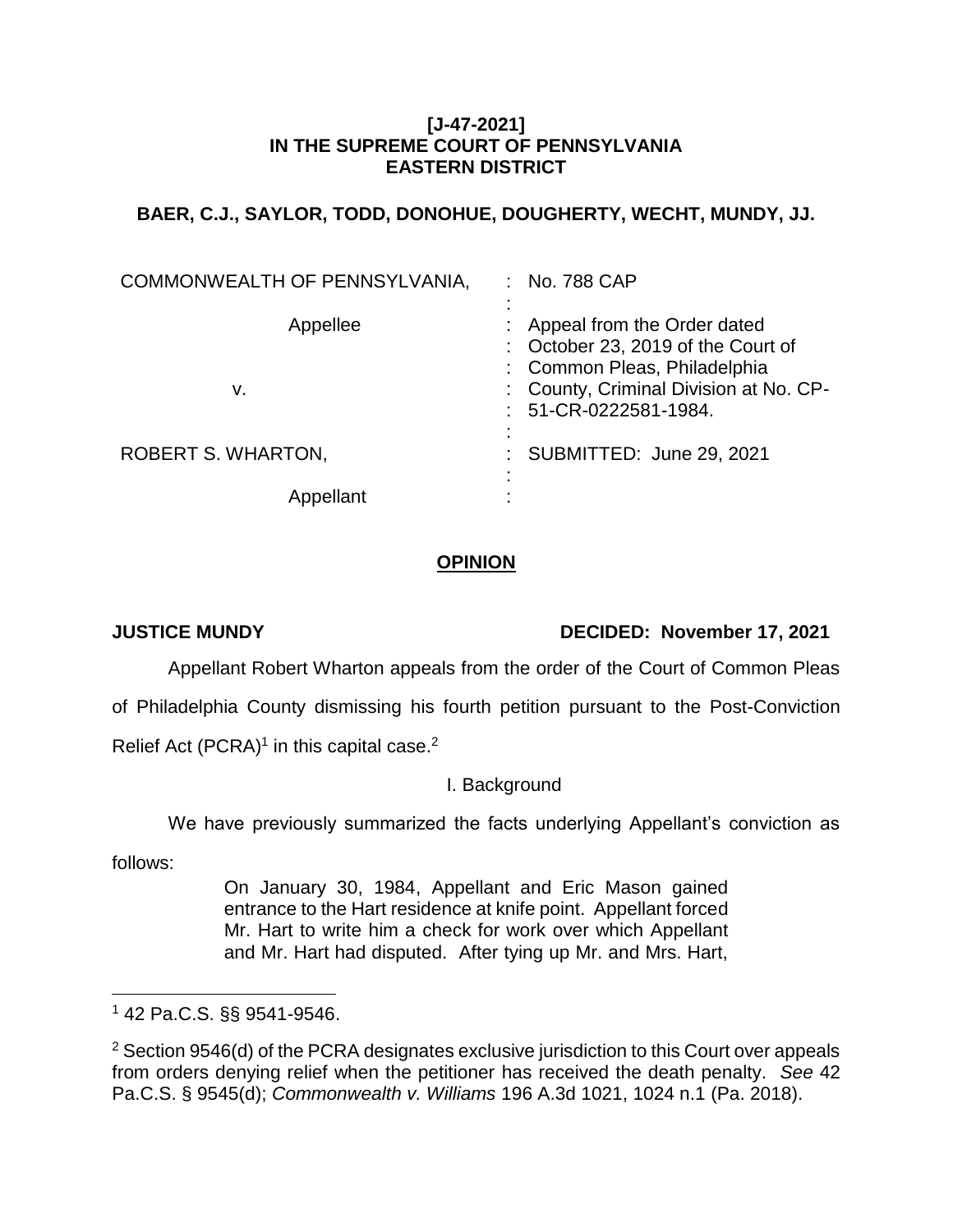Appellant and Mason took Mrs. Hart upstairs. They covered her eyes, nose and mouth with duct tape, tied her hands and feet with neckties, strangled her using a necktie, and held her head under water in the bathtub until she stopped breathing. Mr. Hart was taken to the basement where he was forced to lie down with his face in a pan of water while either Appellant or Mason held his foot on Hart's back and pulled on an electrical cord around Hart's neck causing his death. Appellant and Mason also abandoned the Harts' infant daughter in a bedroom after turning off the heat in the house.

*Commonwealth v. Wharton*, 811 A.2d 978, 981 (Pa. 2002) (*Wharton III)* (quoting *Commonwealth v. Wharton*, 665 A.2d 458, 459-60 (Pa. 1995) (*Wharton II)*). A jury convicted Appellant of two counts of first-degree murder, four counts of criminal conspiracy, four counts of burglary, and one count of robbery. The jury subsequently sentenced Appellant to death for each of the murder convictions, and the court sentenced him to a consecutive aggregate term of incarceration of 39 to 140 years for the remaining charges. On direct appeal, this Court denied guilt phase relief but vacated the death sentence and remanded for resentencing based on a holding that the trial court's failure to define the term torture for the jury was prejudicially deficient. *Commonwealth v. Wharton*, 607 A.2d 710, 724 (Pa. 1992) (*Wharton I*). Following a new sentencing hearing, a jury once again sentenced Appellant to death for each of the murder convictions, which this Court affirmed. *Wharton II*, 665 A.2d at 463. Appellant filed three previous PCRA petitions, the first of which was denied, while the second two were dismissed as untimely. *See Wharton III*, 81 A.2d at 982; *Commonwealth v. Wharton*, 886 A.2d 1120 (Pa. 2005) (*Wharton IV)*; *Commonwealth v. Wharton*, 961 A.2d 107 (per curiam) (*Wharton V*). Appellant also filed a federal habeas petition that is currently pending in the District Court.

Appellant initiated the current litigation by filing a petition raising a claim pursuant to the United States Supreme Court's decision in *Williams v. Pennsylvania,* 136 S.Ct.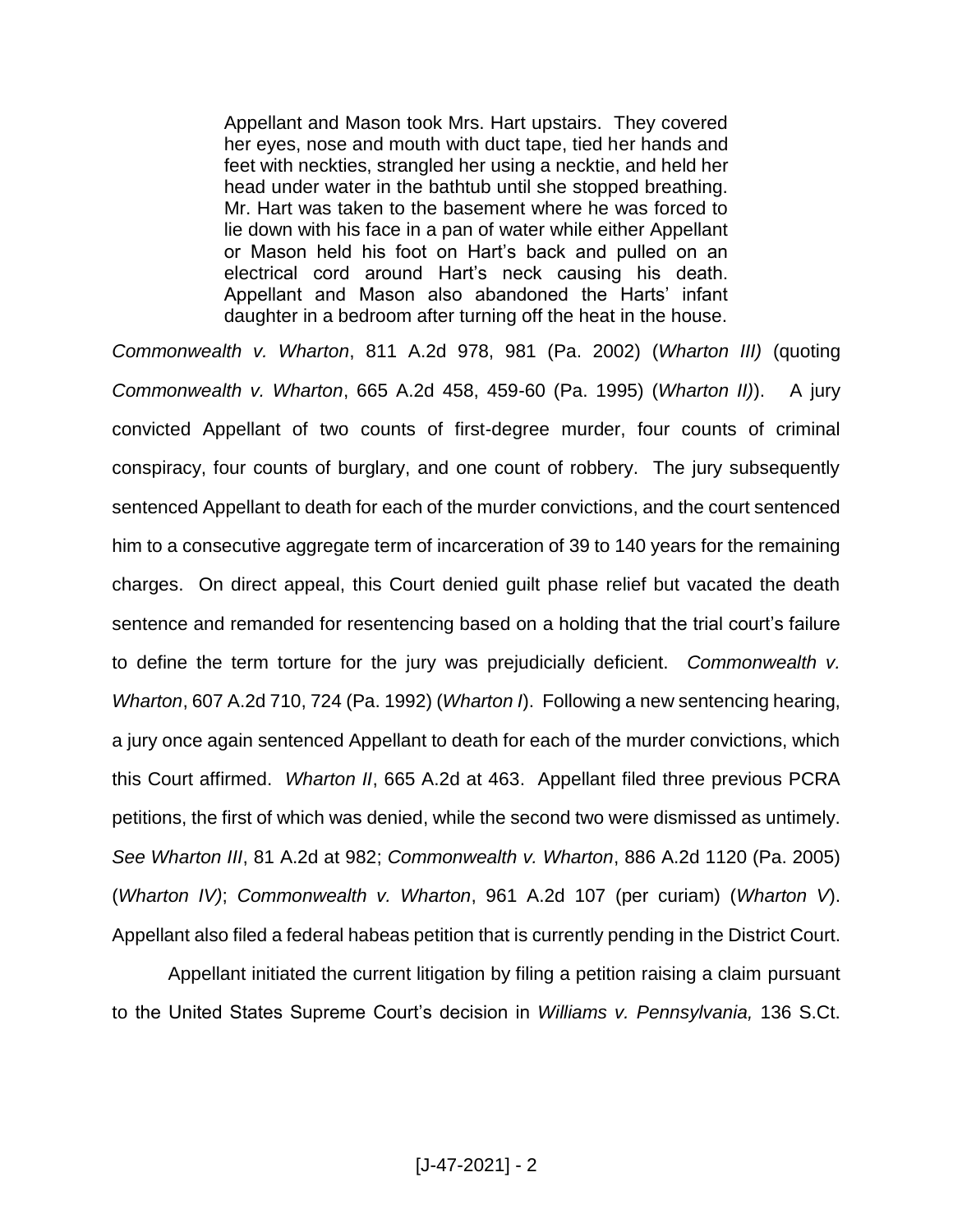1899 (2016)<sup>3</sup>, challenging the propriety of former Chief Justice Ronald Castille's participation in his prior appeals as a member of this Court due to the former Justice's involvement in the prosecution of Appellant's case when he was the District Attorney of Philadelphia County. At the time of filing, Appellant was represented by the Federal Community Defender Office. After the parties conducted discovery relating to Appellant's *Williams* claim, Appellant filed a petition requesting to proceed *pro se*. Following a *Grazier<sup>4</sup>* hearing, the PCRA court granted Appellant's request. Appellant then filed an amended PCRA petition (Amended Petition), which included additional information in support of his *Williams* claim along with non-*Williams* claims requesting a new direct appeal and a new trial. Amended Petition, 4/24/18, at 1, ¶¶ 4-5. In his Amended Petition, Appellant asserted that this Court had treated him unfairly and disparately to similarly situated litigants throughout the history of his case. *Id.* at 4-11. According to Appellant, due to this unfair and disparate treatment, he has been denied equal protection and the right to fully and fairly litigate his prior appeals. *Id.* at 12. Appellant also asserted that this Court's actions during his prior appeals demonstrated judicial bias against him, violating his Due Process rights. *Id.* at 13-14. As a result of these alleged violations, Appellant contended the PCRA's time constraints, which would time bar his petition, are

 $\overline{a}$ 

<sup>3</sup> In *Williams*, the Supreme Court addressed former Chief Justice Ronald Castille's participation in a capital case while sitting on this Court which he previously had involvement in during his time as the District Attorney of Philadelphia County. The High Court determined "[w]here a judge has had an earlier significant, personal involvement as a prosecutor in a critical decision in the defendant's case, the risk of actual bias in the judicial proceedings rises to an unconstitutional level" violating the Due Process Clause of the United States Constitution entitling a defendant to have the case heard before an unbiased tribunal. *Williams*, 136 S.Ct. at 1910. We do not address the substance of Appellant's *Williams* claim as he has affirmatively abandoned it on appeal. *See*  Appellant's Brief at xvi ("Because Appellant is not pressing that petition on this appeal, it is referenced only to the extent necessary to give this Court some context as to later events."). We only reference the claim as it relates to the issues before us.

<sup>4</sup> *Commonwealth v. Grazier*, 713 A.2d 81 (Pa. 1998).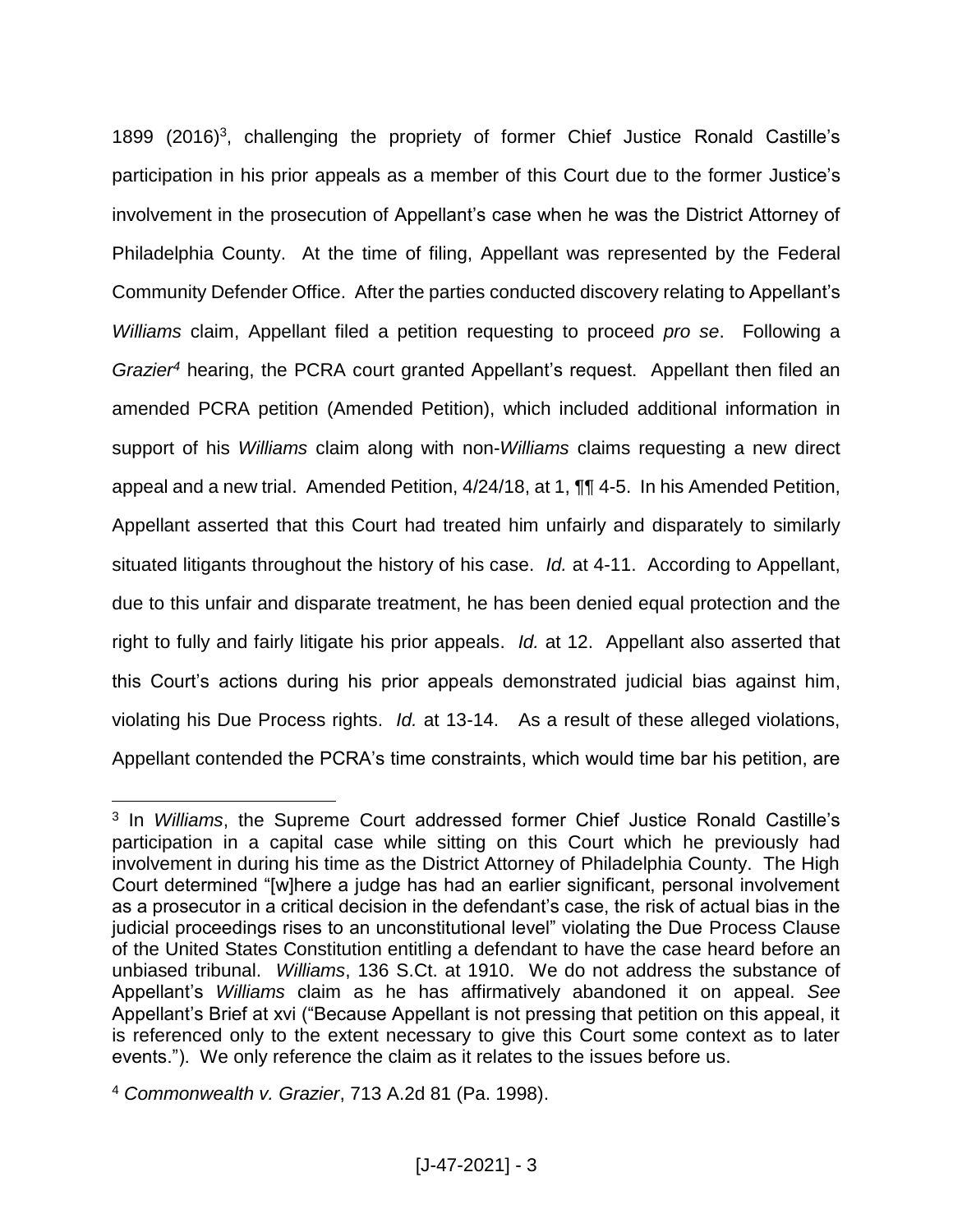unconstitutional as applied to him and the PCRA court should address his substantive claims. *Id.* at 12.

In addition to the Amended Petition, Appellant also filed a Motion for Limited Appointment of Counsel and a Discovery Request. In support of his request for appointment of counsel, Appellant asserted that, due to the limited research resources available to him as an incarcerated *pro se* petitioner, he needed the assistance of counsel to assist in researching his claims. *See* Motion for Limited Appointment of Counsel, 2/6/19. The PCRA court denied Appellant's request for counsel. Order, 2/14/19. In his Discovery Request, Appellant requested the names and employment information of any individual who worked on his case for the Philadelphia District Attorney's Office, along with any documents relating to former District Attorney Castille's capital appeals policy. Discovery Request, 2/6/19, at ¶¶ 7, 9-12. Appellant explained the purpose of this request was to "substantiate the claims in the initial counseled PCRA petition[.]" *Id.* at ¶ 1. The PCRA court did not issue an order addressing this request.

The Commonwealth filed a Motion to Dismiss on June 3, 2019. The PCRA court issued a notice of intent to dismiss pursuant to Pa.R.Crim.P. 907<sup>5</sup>, indicating the non-*Williams* claims in Appellant's Amended Petition were time barred. Notice of Intent to Dismiss, 7/9/19. After an extension, Appellant filed a response to the Rule 907 notice and the PCRA court dismissed Appellant's petition on October 23, 2019. Appellant filed a timely notice of appeal, and the PCRA court directed him to file a statement of matters complained of on appeal pursuant to Pa.R.A.P. 1925(b). Appellant complied with the

 $\overline{a}$ 

<sup>&</sup>lt;sup>5</sup> Rule 907 sets out the procedures for the disposition of PCRA petitions without a hearing in non-capital cases. *See* Pa.R.Crim.P. 907. The procedure for such disposition for capital cases is set out in Rule 909. *See* Pa.R.Crim.P. 909. Because Appellant was sentenced to death, the PCRA court should have followed the procedure set out in Rule 909. However, the rules are substantively similar, and the differences would not have changed the result here.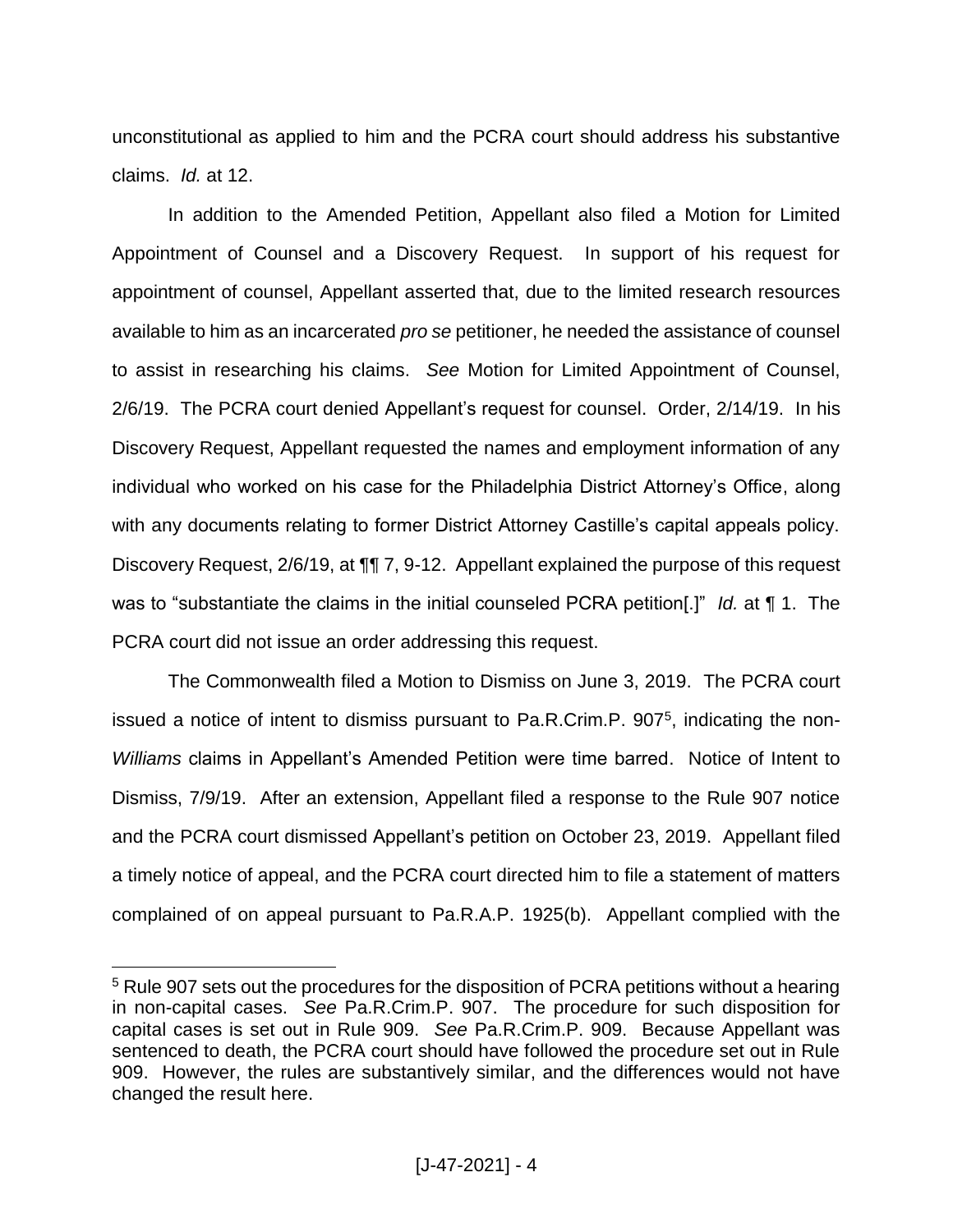Order and filed a concise statement of matters complained of on appeal, raising numerous claims of error related to both his *Williams* and non-*Williams* claims.

In its Rule 1925(a) opinion, the PCRA court noted that petitions filed pursuant to the PCRA, including second and subsequent ones, must be filed within one year of a petitioner's judgment of sentence becoming final, unless one of three timeliness exceptions applies. Trial Court Opinion, 1/15/2020, at 11 (citing 42 Pa.C.S. § 9545(b)). The PCRA court determined that Appellant's conviction became final on June 10, 1996, when the United States Supreme Court denied his petition for certiorari. *Id.* at 12. Appellant did not file his current petition until August 8, 2016, therefore the PCRA court found the petition was facially untimely. *Id*. The PCRA court determined that Appellant's non-*Williams* claims did not satisfy any of the timeliness exceptions and thus the petition was untimely and the PCRA court was without jurisdiction to address the merits of the petition. *Id.*

As to its decision to deny Appellant's request for the limited appointment of counsel, the PCRA court determined that a petitioner is entitled to court appointed counsel for a first petition but is only entitled to the appointment of counsel on second or subsequent petitions if the judge determines an evidentiary hearing is required. *Id.* at 20. (citing Pa.R.Crim.P. 904). The PCRA court also observed that Appellant was initially represented by the Federal Community Defender Office but later requested to proceed *pro se*, a request the PCRA court granted after holding a *Grazier* hearing and determining Appellant's decision to proceed *pro se* was knowing, intelligent, and voluntary. *Id.* at 21. The PCRA court noted it determined that an evidentiary hearing was unnecessary. *Id.* As such, the PCRA court asserted it did not abuse its discretion in denying Appellant's request for the limited appointment of counsel.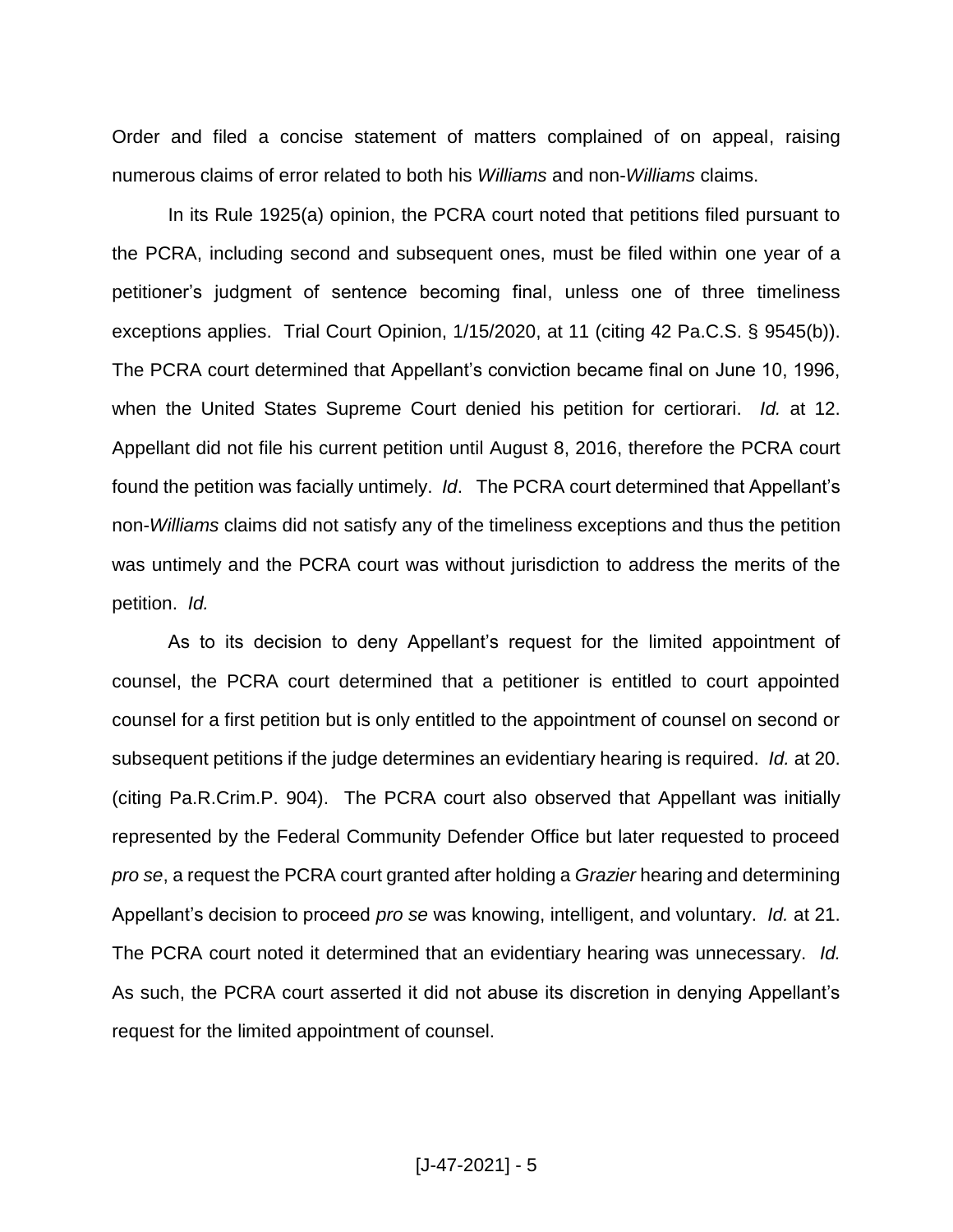The PCRA court next addressed Appellant's contention that it abused its discretion by failing to grant his request for specific discovery. It observed that, except on a petitioner's first counseled petition in a capital case, no discovery shall be permitted except upon leave of court after a showing of exceptional circumstances. *Id.* (citing Pa.R.Crim.P. 902(E)(1) & (2)). The PCRA court noted it granted Appellant's prior, counseled discovery request and, according to the PCRA court, the parties engaged in a meticulous discovery process where the Commonwealth turned over all relevant documents which were in the possession of the Philadelphia District Attorney's Office. *Id*. In light of that discovery process, the PCRA court concluded Appellant failed to show exceptional circumstances necessitating the specific discovery requested in Appellant's second, *pro se* request. *Id.*

#### II. Issues

On appeal, Appellant raises the following issues:

1. Did the PCRA court err and/or abuse its discretion in not granting Appellant's limited appointment of counsel request as Appellant could not, through the limited legal research sources provided by the [Department of Corrections], argue all the requirements necessary to mount a thorough constitutional challenge argument?

2. Did the PCRA court err/and or abuse its discretion in dismissing the second PCRA petition on timeliness grounds as Appellant asserted facts and arguments that rendered the timeliness factor consideration secondary to an initial examination of said facts and arguments, which underpinned an unconstitutional as-applied challenge?

3. Did the PCRA court err and/or abuse its discretion in dismissing the second PCRA petition without granting Appellant specifically requested discovery which would have further substantiated Appellant's claims of miscarriage of justice that started pre-trial and continued throughout Appellant's PCRA appeals?

Appellant's Brief at iii.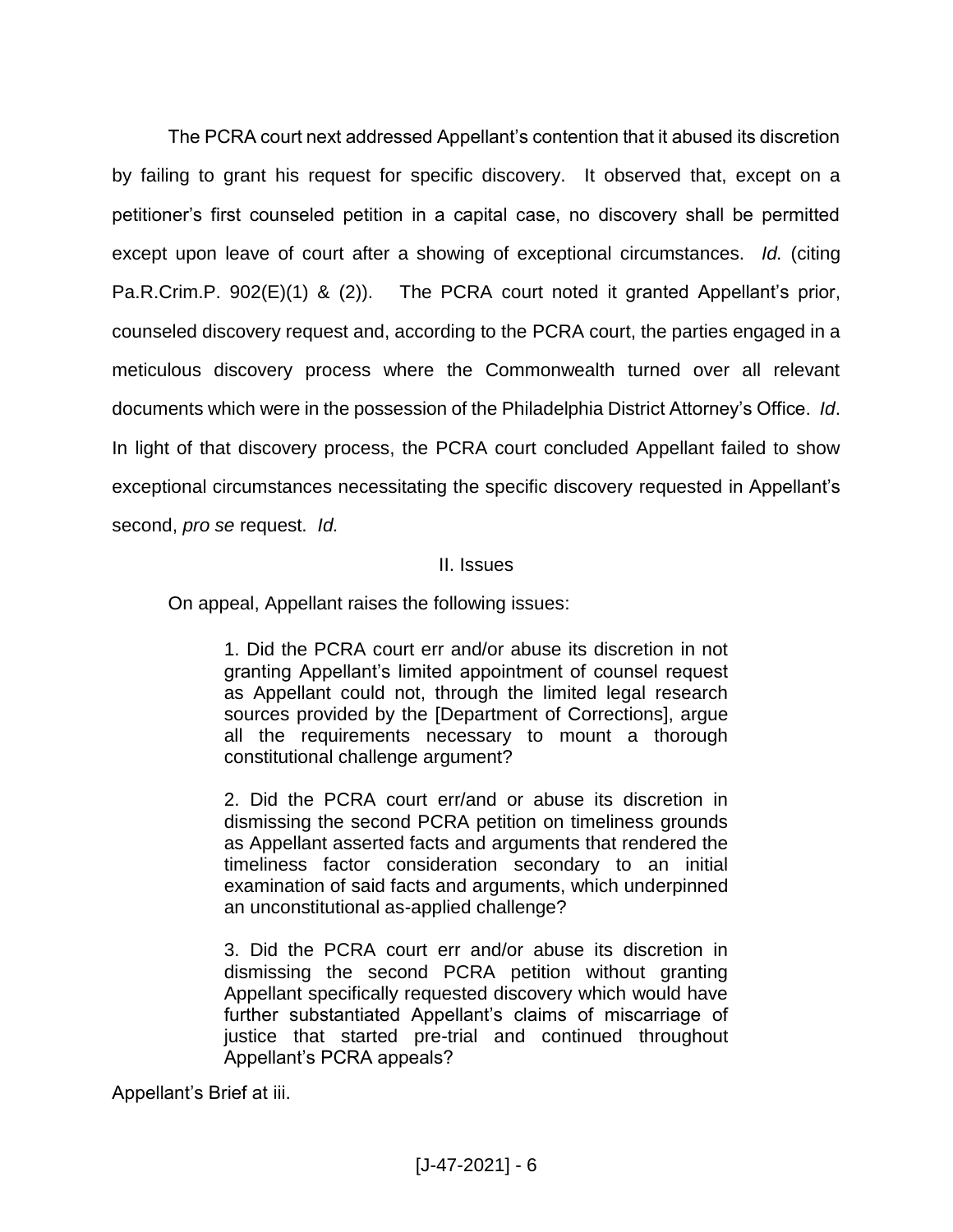#### III. Discussion

"On appeal from the denial of PCRA relief, our standard of review calls for us to determine whether the ruling of the PCRA court is supported by the record and free of legal error." *Commonwealth v. Washington*, 927 A.2d 586, 593 (Pa. 2007) (citations omitted). We apply a *de novo* standard of review to the PCRA court's legal conclusions. *Commonwealth v. Rooney*, 79 A.3d 595, 603 (Pa. 2013), *cert. denied*, *Rooney v. Pennsylvania*, 135 S.Ct. 56 (2014).

A. Denial of Request for Appointment of Counsel

In his first issue, Appellant asserts the PCRA court abused its discretion by denying his request for the limited appointment of counsel. He asserts the PCRA court erred in finding that it could appoint counsel only if an evidentiary hearing was necessary. Appellant's Brief at 34. He argues that a PCRA court can also appoint counsel in a second or subsequent PCRA petition when the interests of justice require. *Id.* at 35 (citing Pa.R.Crim.P. 904 Comment). Appellant asserts that due to the circumstances of his case, the interests of justice necessitated the PCRA court grant his request for counsel. In support of this position, Appellant avers that in order to prove his unconstitutional asapplied challenge, he needed to address the four factors this Court set out in *Commonwealth v. Edmunds*, 586 A.2d 887 (Pa. 1991). Appellant's Brief at 35-36. According to Appellant, due to the limited research resources available to him as an incarcerated *pro se* petitioner, he was unable to fully research the *Edmunds* factors, particularly related case law from other states. *Id.*at 36-37. Given the strong presumption of constitutionality duly enacted statutes receive and the irrevocable nature of the death penalty, Appellant contends the PCRA court's failure to even acknowledge its discretionary authority to appoint counsel in the interest of justice was manifestly unreasonable. *Id.*at 37-38.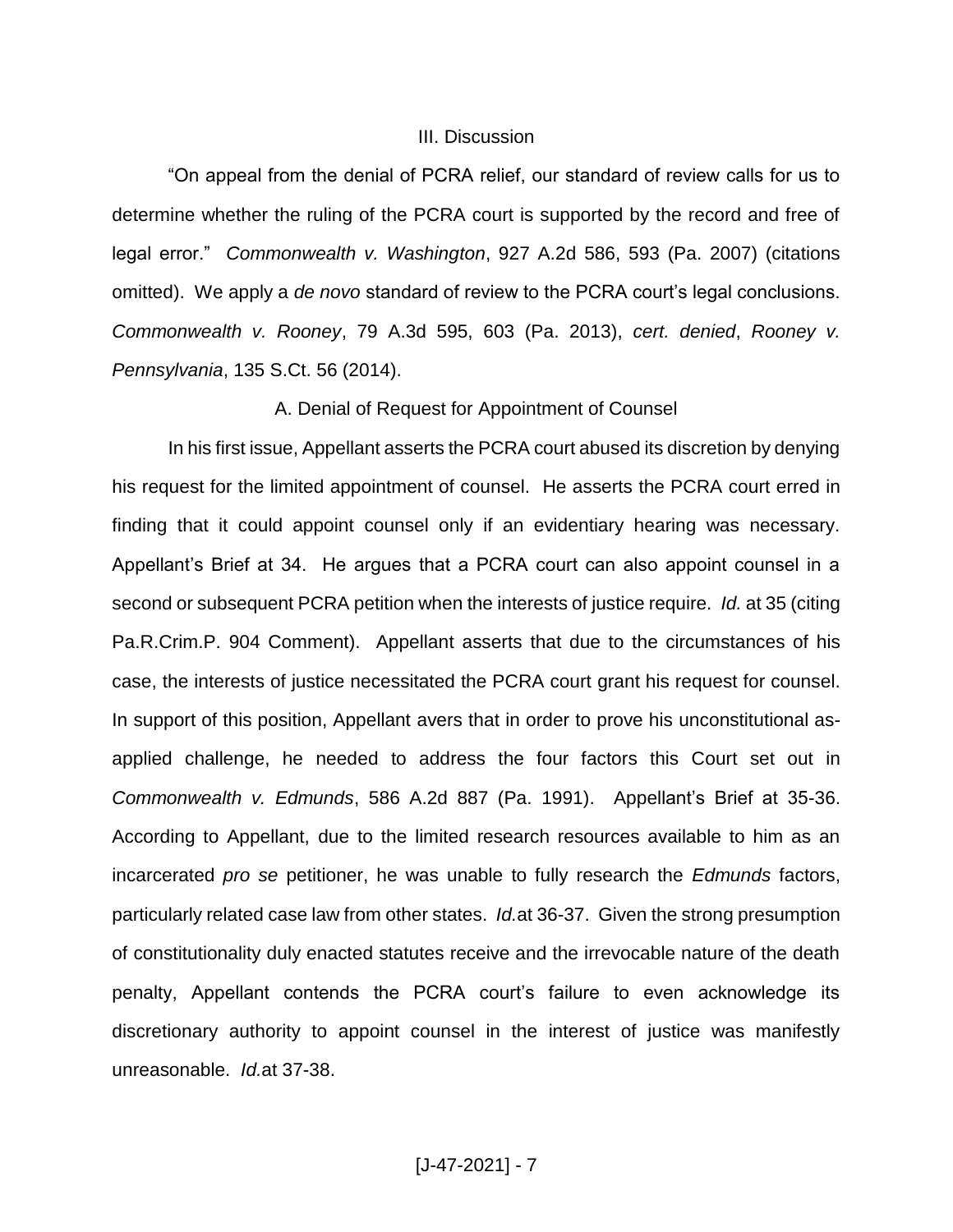The Commonwealth argues that a PCRA petitioner is only entitled to appointment of counsel in a second or subsequent petition if the court determines an evidentiary hearing is required, which the PCRA court here did not. Appellee's Brief at 12 (citing Pa.R.Crim.P. 904(B) [sic]). The Commonwealth also notes that Appellant was represented by counsel in this petition before requesting to proceed *pro se*. *Id.* Further, according to the Commonwealth, the claims Appellant raised in his Amended Petition were meritless. *Id.* at 13. In light of these circumstances, the Commonwealth contends the PCRA court did not abuse its discretion in denying Appellant's request for the limited appointment of counsel.

Petitioners generally do not have a constitutional right to the appointment of counsel in PCRA proceedings. *Commonwealth v. Williams*, 828 A.2d 981, 990 (Pa. 2003). There is, however, a limited rule-based right to counsel set out in Pa.R.Crim.P 904, which states, in pertinent part:

> (C) Except as provided in paragraph (H), when an unrepresented defendant satisfies the judge that the defendant is unable to afford or otherwise procure counsel, the judge shall appoint counsel to represent the defendant on the defendant's first petition for post-conviction collateral relief.

> (D) On a second or subsequent petition, when an unrepresented defendant satisfies the judge that the defendant is unable to afford or otherwise procure counsel, and an evidentiary hearing is required as provided in Rule 908, the judge shall appoint counsel to represent the defendant.

> (E) The judge shall appoint counsel to represent a defendant whenever the interests of justice require it.

> > \* \* \*

(H) Appointment of Counsel in Death Penalty Cases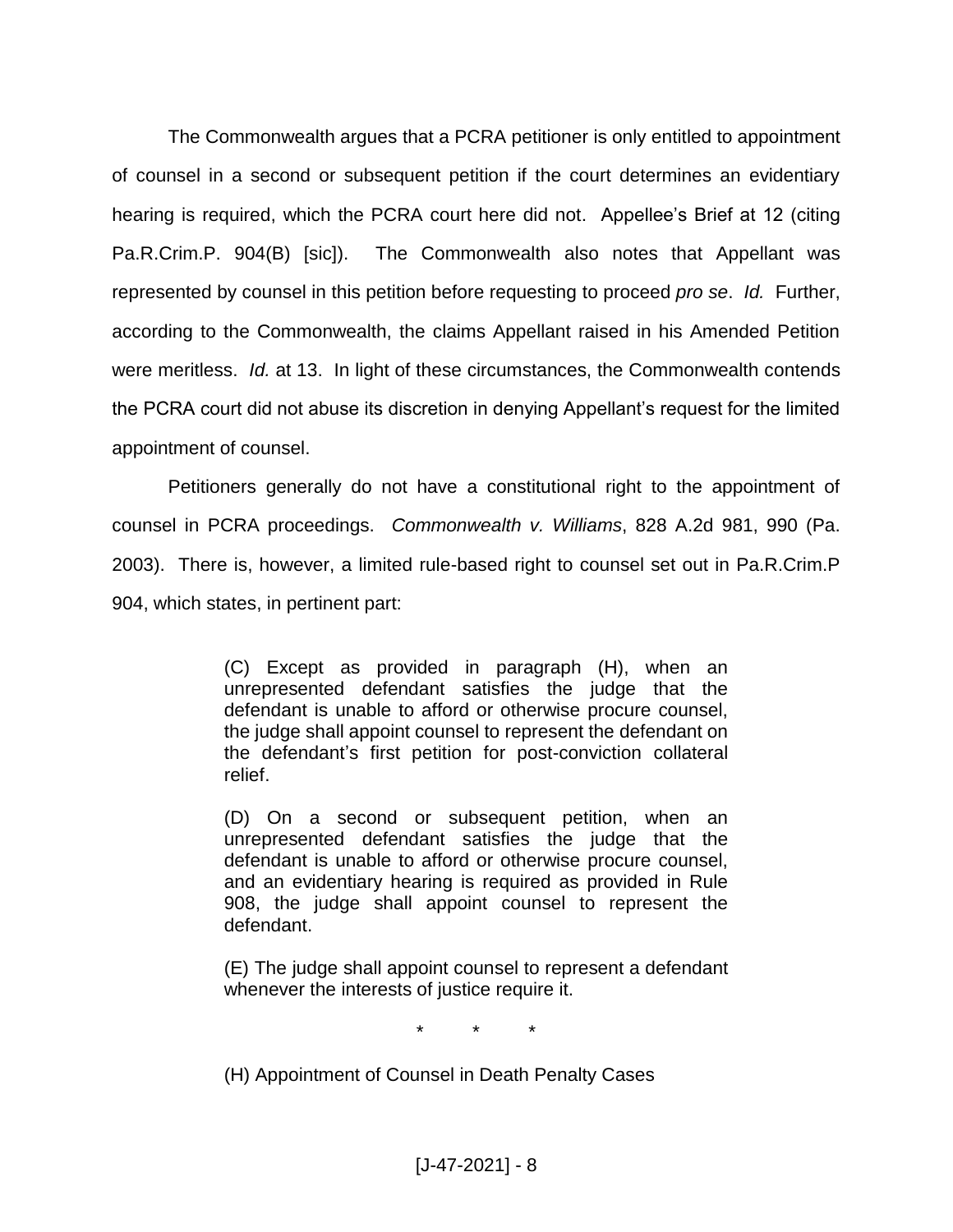(1) At the conclusion of direct review in a death penalty case, which includes discretionary review in the Supreme Court of the United States, or at the expiration of time for seeking the review, upon remand of the record, the trial judge shall appoint new counsel for the purpose of post-conviction collateral review, unless:

(a) the defendant has elected to proceed *pro se* or waive postconviction collateral proceedings, the judge finds, after a colloquy on the record, that the defendant is competent and the defendant's election is knowing, intelligent, and voluntary;

(b) the defendant requests continued representation by original trial counsel or direct appeal counsel, and the judge finds after a colloquy on the record that the petitioner's election constitutes a knowing, intelligent, and voluntary waiver of a claim that counsel was ineffective; or

(c) the judge finds, after a colloquy on the record, that the defendant has engaged counsel who has entered, or will promptly enter, an appearance for the collateral review proceedings.

Pa.R.Crim.P 904.

As the current petition is his fourth, Appellant would have only been entitled to the appointment of counsel if the PCRA court determined an evidentiary hearing was required. *See* Pa.R.Crim.P. 904(D). The PCRA court did hold evidentiary hearings on Appellant's *Williams* based claims, at which time he was represented by counsel. Subsequently, Appellant requested to proceed *pro se*, a request the PCRA court granted after a *Grazier* hearing, determining the waiver was knowing, intelligent, and voluntary. Appellant then filed his Amended Petition, raising new claims. The PCRA court determined that the claims in Appellant's Amended Petition did not necessitate an evidentiary hearing. Appellant was, therefore, not entitled to the appointment of counsel regarding his Amended Petition. *See id*.

Appellant asserts that even though he was not entitled to the appointment of counsel, the PCRA court should have exercised its discretion to do so anyway in the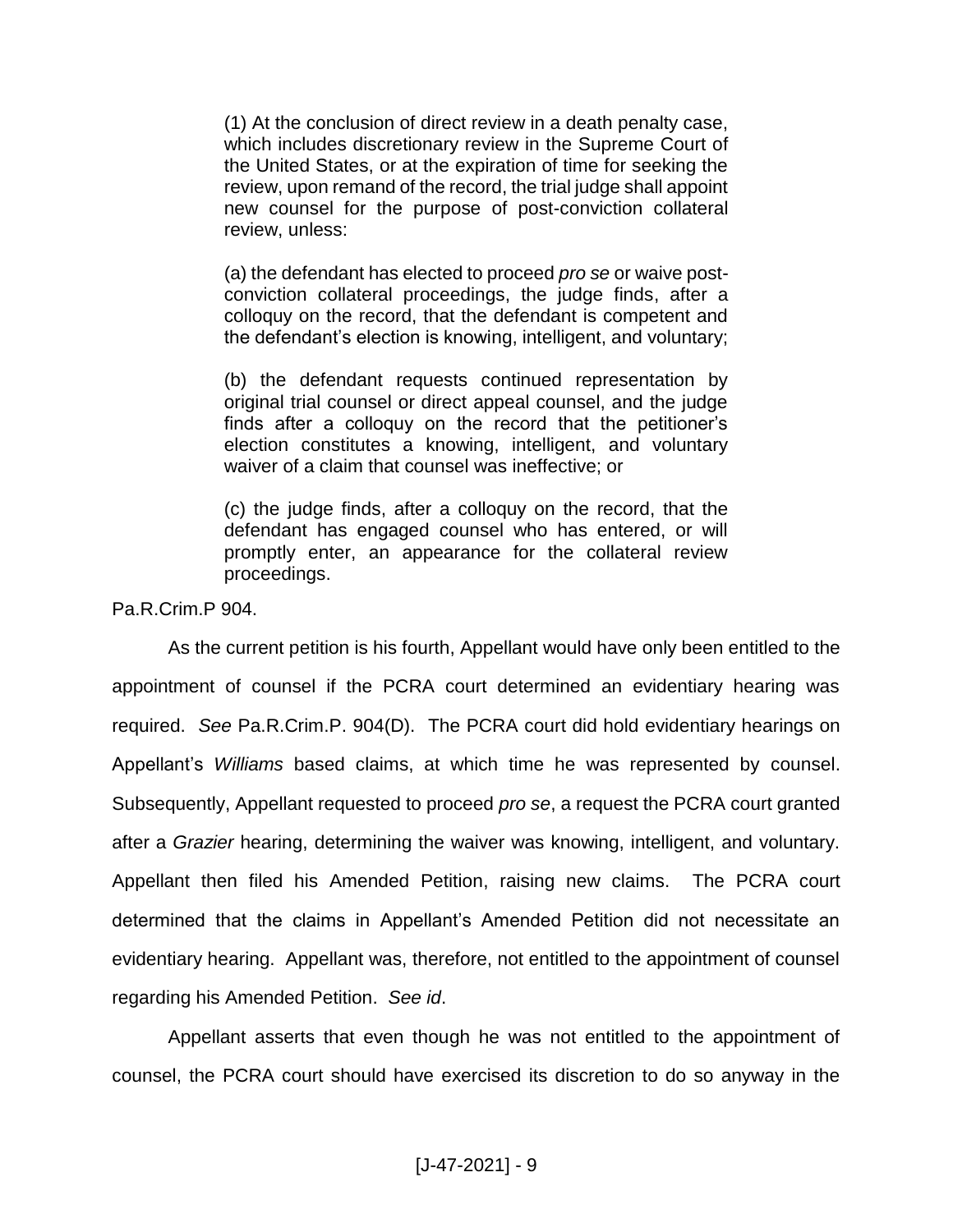interests of justice and it erred by not even recognizing its ability to do so. Appellant's Brief at 37-38. While Appellant is correct that the PCRA court did not explicitly address Rule 904(E), it did fully explain its basis for denying Appellant's request. It cited its determination that Appellant's Amended Petition did not require an evidentiary hearing and that Appellant was previously represented by counsel, but made the knowing, intelligent, and voluntary decision to proceed *pro se*. Trial Court Opinion, 1/15/2020, at 21.

In addition, Appellant's asserted reason for his limited counsel request was for assistance researching the *Edmunds* factors in order to prove his unconstitutional asapplied challenge. However, an *Edmunds* analysis is only necessary "when interpreting a provision of the Pennsylvania Constitution that is invoked in support of a departure from federal law, to take into account the text of the corresponding provision of the U.S. Constitution as well as decisions interpreting that provision." *Jubelirer v. Rendell*, 953 A.2d 514, 523 (Pa. 2008). In his unconstitutional as-applied challenge to the PCRA's time restrictions, Appellant did not argue that any provision of the Pennsylvania Constitution required the PCRA court to depart from federal law, making an *Edmunds*  analysis, Appellant's asserted reason for requesting the limited appointment of counsel, unnecessary.

Under the circumstances, we find the PCRA court's failure to find the interest of justice required the limited appointment of counsel is supported by the record and not manifestly unreasonable.

#### B. Timeliness of Amended Petition

Appellant next argues that the PCRA's timeliness restrictions are unconstitutional as applied to him and that the PCRA court abused its discretion in failing to address this claim. He acknowledges this Court has held the PCRA's timeliness requirements are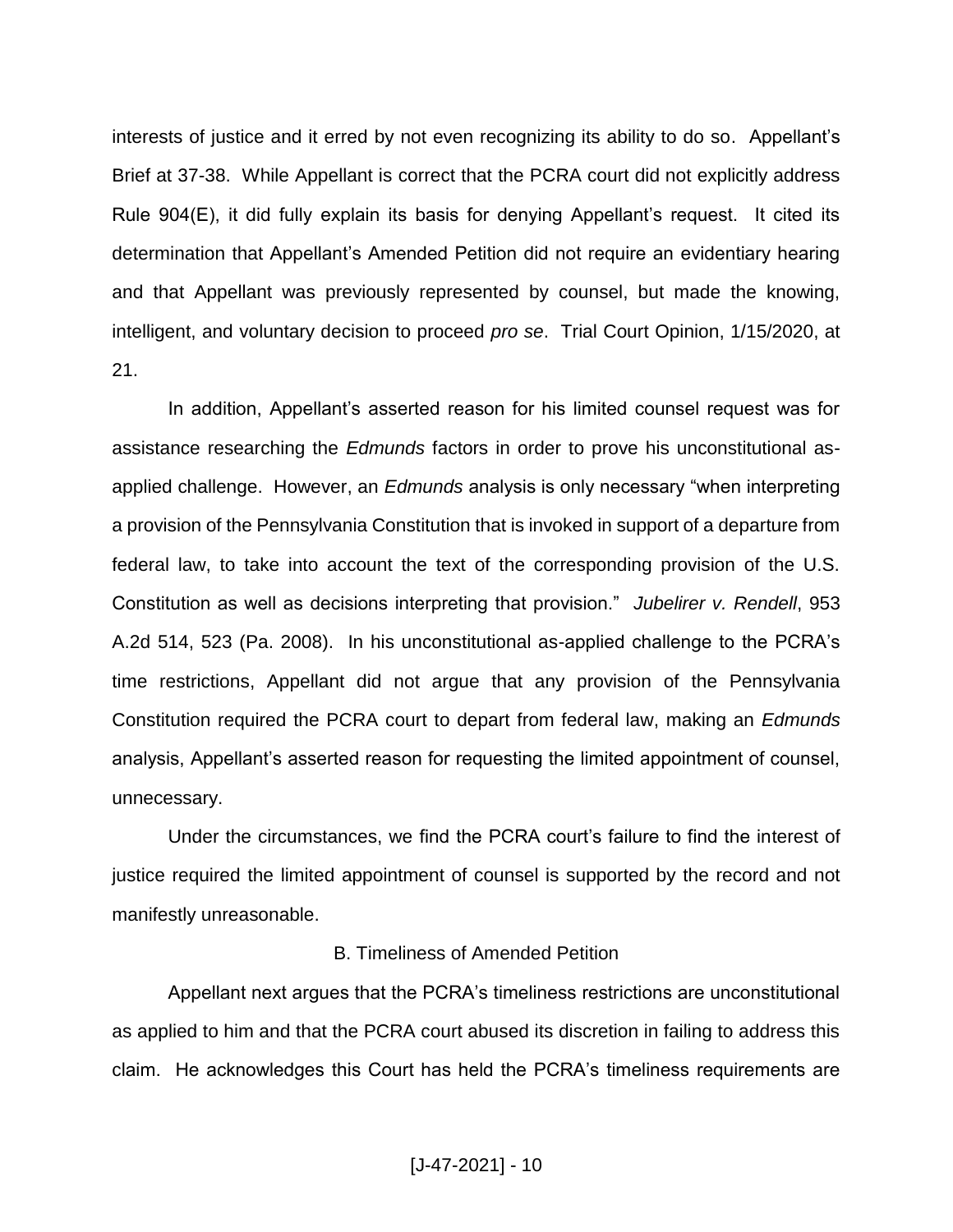generally constitutional, but asserts that "does not mean that it is constitutional as-applied to all petitioners." Appellant's Brief at 22 (quoting *Commonwealth v. Bennet*, 593 Pa. 383, 398 (Pa, 2007) (emphasis removed)). Appellant posits that the PCRA court should have first addressed his as-applied challenge before finding his petition untimely because, if that challenge was successful the PCRA's time restrictions would not bar consideration of his substantive claims. *Id.* at 24. According to Appellant, since the PCRA court did not address this as-applied challenge, the case is not ready for our review and we should remand it for the PCRA court to consider the issue. The Commonwealth argues Appellant's Amended Petition baldly argued the PCRA's timeliness requirements were unconstitutional as applied to Appellant without any supporting argument and the PCRA court did not abuse its discretion in not engaging in a lengthy analysis of an underdeveloped and baseless claim. Appellee's Brief at 10. We note Appellant is correct in observing that the PCRA court did not directly address his unconstitutional as-applied challenge prior to determining his current petition is untimely. Remand, however, is unnecessary as we can adequately address the issue based on the record before us.

As to the validity of his as-applied challenge, Appellant argues such a challenge requires a showing "that the restriction was unreasonable under [a particular] circumstance, and therefore violated constitutional norms." Appellant's Brief at 1-2 (quoting *United States v. Marcavage*, 809 F.3d 264, 273 (3d Cir. 2010) (brackets provided by Appellant)). According to Appellant, in his previous appeals this Court treated him unfairly and disparately to similarly situated litigants, which resulted in the denial of his "due process and equal protection rights guaranteed by the Pennsylvania and United States constitutions" in both his direct and previous PCRA appeals. *Id.* at 20. To support this contention, Appellant challenges several of this Court's decisions. As to his direct appeal, Appellant challenges our treatment of his *pro se* filings, our failure to grant him a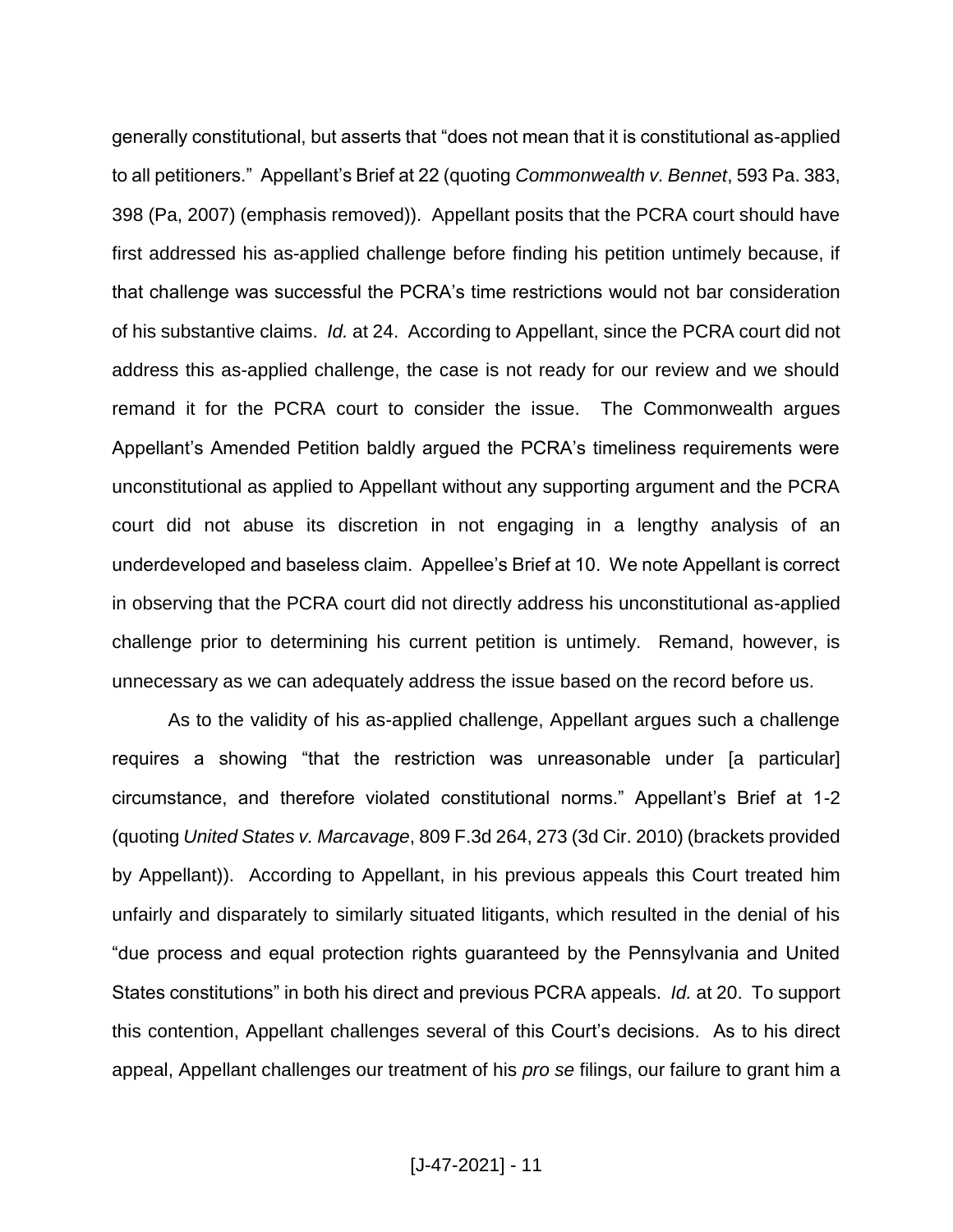new trial, which Appellant asserts was due to our incomplete harmless error analysis, and the length of time it took us to decide the appeal, which he argues resulted in his case being remanded for a resentencing proceeding instead of the imposition of a life sentence. *Id.* at 3-14. Appellant also challenges our decisions in his prior PCRA appeals, including permitting the Commonwealth to file its brief as an after argument submission pursuant to Pa.R.A.P. 2501 and our refusal to apply the relaxed waiver rule. *Id.* at 14-16. The Commonwealth counters that Appellant's assertions of unfair and disparate treatment are merely disagreements with this Court's prior rulings and he has thus failed to prove the PCRA's timeliness requirements are unconstitutional as applied to him. Appellee's Brief at 10.

 Initially, we find Appellant's allegations of unfair and disparate treatment are merely veiled attempts to relitigate his prior appeals. Nevertheless, that does not necessarily mean his claims are time barred. A PCRA petition, including a second or subsequent petition, must be filed within one year of the date that judgment of sentence becomes final, unless at least one of three timeliness exceptions applies. 42 Pa.C.S. §9545(b)(1). A judgement of sentence becomes final for purposes of the PCRA "at the conclusion of direct review, including discretionary review in the Supreme Court of the United States and Supreme Court of Pennsylvania, or at the expiration of time for seeking the review." 42 Pa.C.S. § 9545(b)(3). If a petition is untimely, and none of the timeliness exceptions are met, courts do not have jurisdiction to address the substance of the underlying claims. *Commonwealth v. Cox*, 146 A.3d 221, 227 (Pa. 2016).

Appellant does not argue his current petition is facially timely nor does he attempt to invoke any of the PCRA's timeliness exceptions. Rather, he asserts the PCRA's timeliness restrictions are unconstitutional as applied to him. We have repeatedly found the PCRA's time restrictions constitutional. *See Commonwealth v. Cruz*, 852 A.2d 287,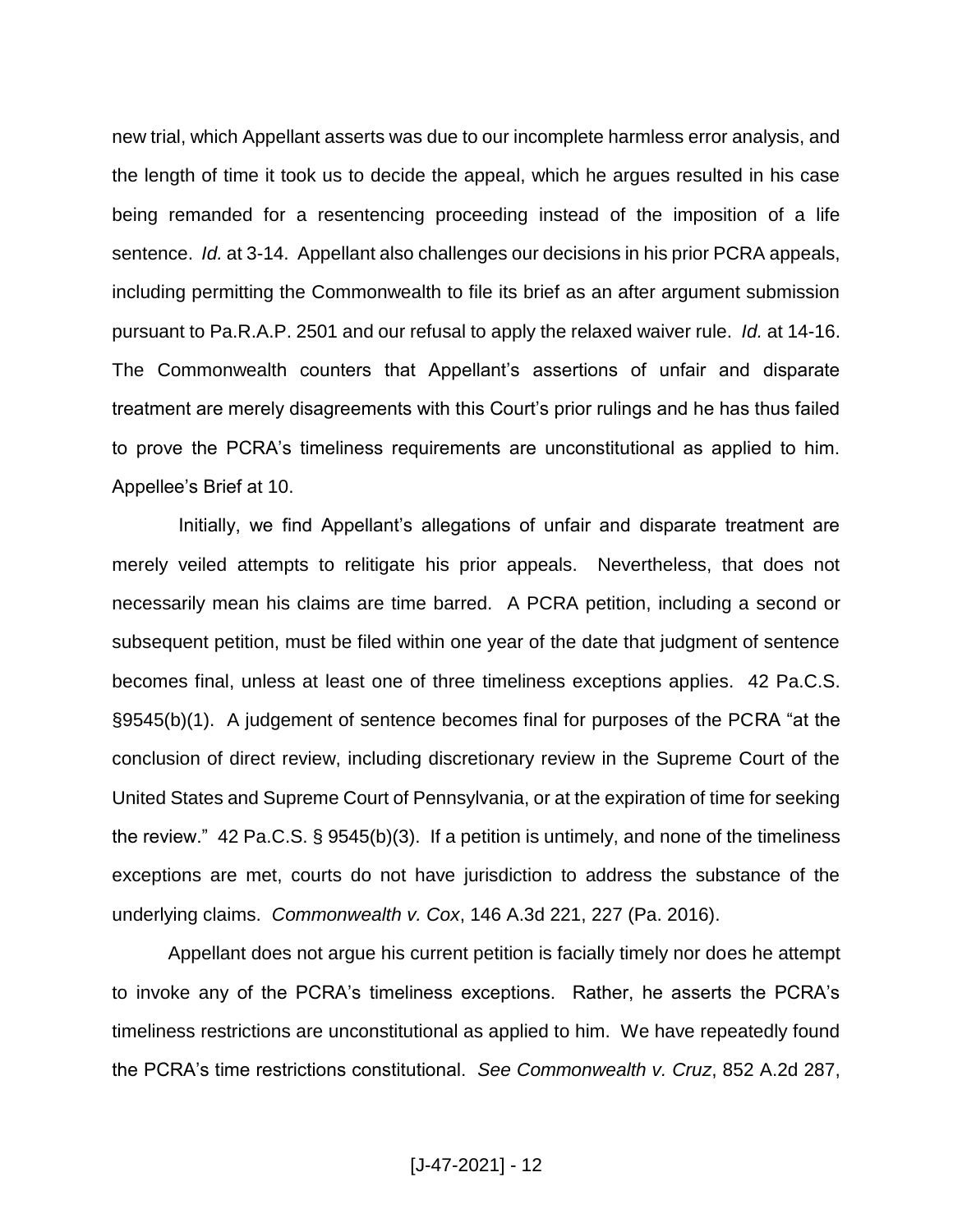292 (Pa. 2004) ("this Court has held that the PCRA's time restriction is constitutionally valid."); *Commonwealth v. Robinson*, 837 A.2d 1157, 1161 (Pa. 2003) ("We have... recognized that the PCRA's time restriction is constitutionally valid"). We have held, however, that just because the PCRA is generally constitutional does not mean it is constitutional as applied to a particular petitioner. *See Bennett*, 930 A.2d at 1274. There is no federal constitutional guarantee of post-conviction collateral relief and the procedural due process protections in such proceedings are less stringent than either a criminal trial or direct appeal. *Id.* (citing *Pennsylvania v. Finley*, 107 S.Ct. 1990 (1987)). Due process requires that the PCRA process is fundamentally fair. *Id.* (citing *Finley*, 107 S.Ct. at 1994). "Thus, petitioners must be given the opportunity for the presentation of claims at a meaningful time and in a meaningful manner." *Id.*

Appellant argues the PCRA statute is unconstitutional as applied to him "because it does not allow [him] an avenue to correct the unconstitutional review of [his] timely appeals as of right." Appellant's Brief at 2. He bases this argument on an assertion that certain actions by this Court in his previous appeals violated his due process rights under both the United States and Pennsylvania Constitutions. *Id.* at 17. Recently, in *Commonwealth v. Koehler*, 229 A.3d 915 (Pa. 2020) this Court stated "[i]f an error of constitutional magnitude occurs during the appellate process, the PCRA is the sole means of collaterally attacking the final judgment on that basis." *Koehler*, 229 A.3d at 929 (quoting *Commonwealth v. Taylor*, 218 A.3d 1275, 1280 (Pa. 2019) (Opinion In Support of Reversal)). There, a majority of this Court determined that a due process challenge to the impartiality of an appellant jurist is cognizable under Section 9543(a)(2)(i) of the PCRA statute. *Id.* at 931. Appellant's claims that this Court violated his due process rights by the way we handled his previous appeals raising errors of constitutional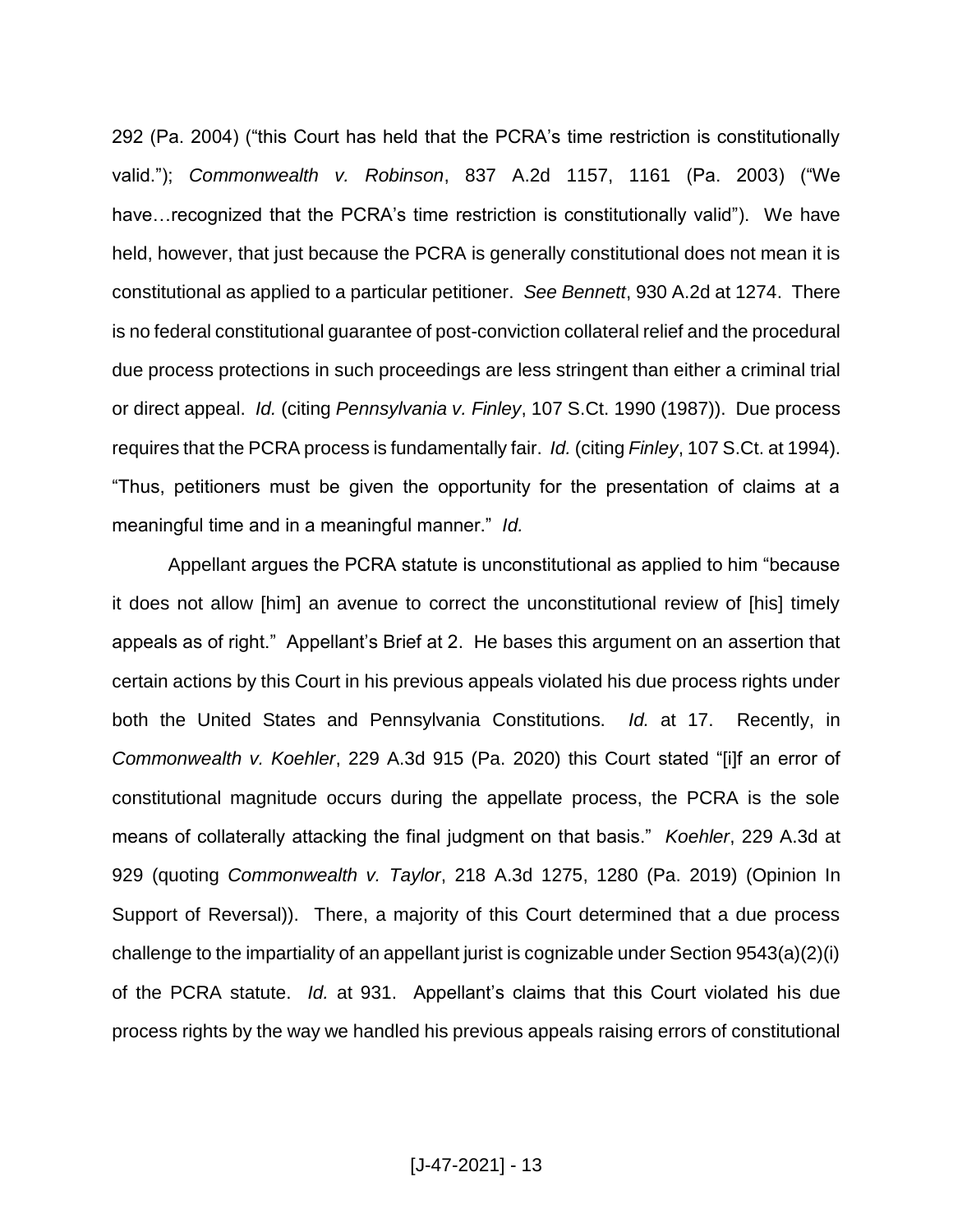magnitude and, pursuant to *Koehler*, these claims are cognizable under the PCRA. The PCRA thus provides Appellant a vehicle to raise his claims.

Such claims, however, must be brought within the PCRA's timeliness requirements *See id.* at 339, 340 n.12. Appellant's judgment of sentence became final on June 10, 1996 and, therefore, his current petition is clearly facially untimely. Appellant does not attempt to invoke any of the PCRA's timeliness exceptions. Further, Appellant does not explain when he first became aware of the allegations he makes in his current petition or why he did not raise them prior to filing his Amended Petition. Appellant fails to explain why he could not have raised these claims within the time requirements of the PCRA. Appellant was given an "opportunity for the presentation of [his] claims at a meaningful time and in a meaningful manner" but he failed to bring them. *Bennett*, 930 A.2d at 1274. Without any explanation why Appellant did not or could not have brought his claims within the PCRA's time requirements, Appellant has failed to show those timeliness requirements are fundamentally unfair as applied to him. Therefore, the PCRA's timeliness requirements are not unconstitutional as applied to Appellant and the PCRA court correctly determined the current petition was untimely.

Alternatively, Appellant suggests the PCRA court could have fashioned an ad hoc remedy permitting consideration of the merits of his Amended Petition despite its untimeliness. Appellant's Brief at 25. Appellant recognizes this Court has previously said the PCRA statute does not confer any authority on courts to grant such ad hoc equitable remedies. *Id.* (citing *Commonwealth v. Cruz*, *supra*, 852 A.2d at 293). He argues, however, that in *Cruz* we noted the petitioner did not request an ad hoc remedy. *Id.* (citing *Cruz*, 852 A.2d at 293). Appellant asserts this observation implicitly left the door open for fashioning such a remedy if one was requested. The Commonwealth, relying on *Cruz,*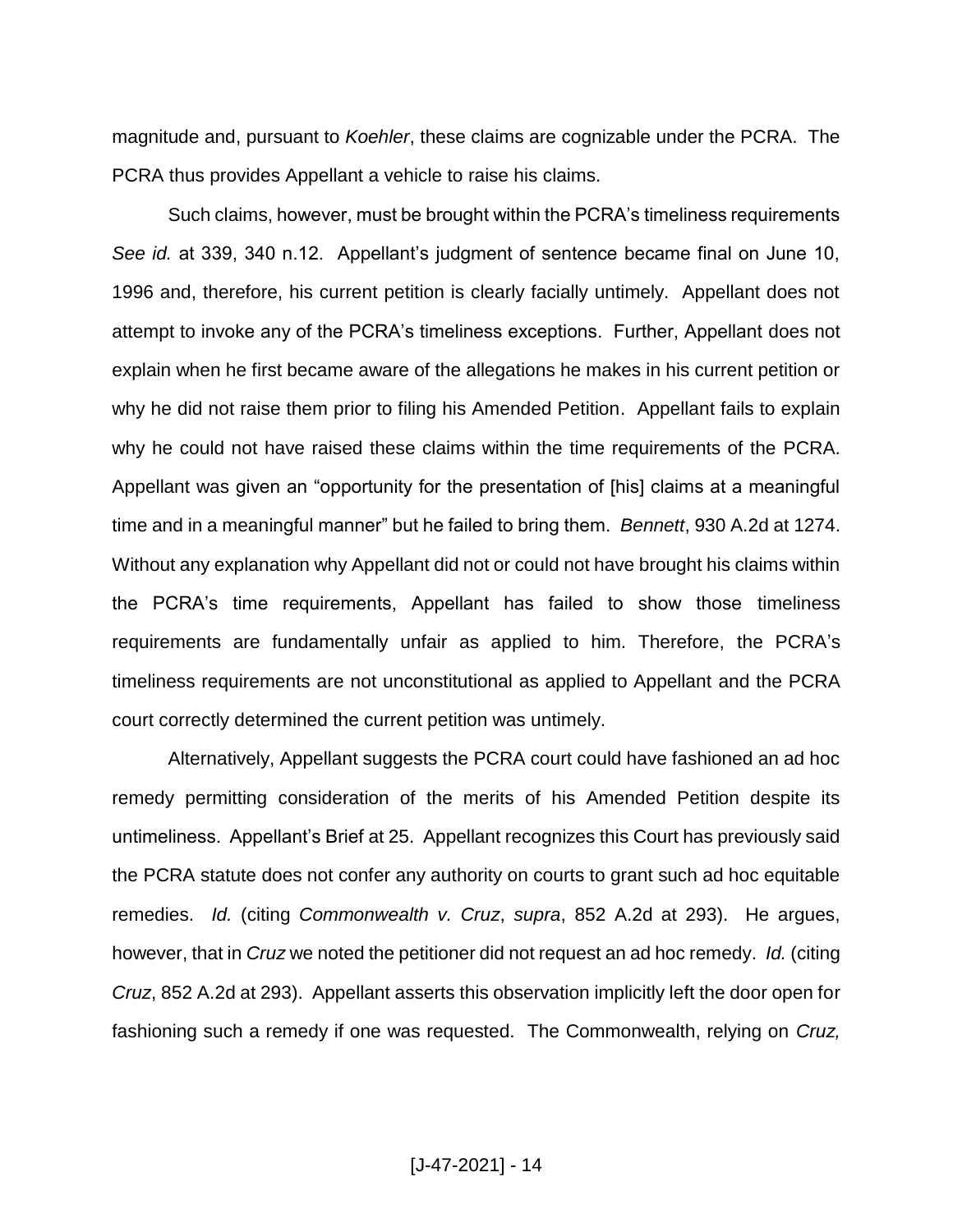argues the PCRA court did not have authority to fashion an ad hoc equitable remedy. Appellee's Brief at 10.

The PCRA court correctly declined to fashion an ad hoc remedy to the PCRA's timeliness requirements. Courts do not have the authority to fashion ad hoc equitable remedies to the time bar in addition to those provided by the PCRA statute. *Commonwealth v. Robinson*, *supra*, 837 A.2d at 1161. Appellant's assertion that our observation in *Cruz* that the petitioner did not request an ad hoc remedy somehow left the door open to fashion one if a petitioner requests is unpersuasive. *Cruz*, 852 A.2d at 292. We have declared that courts do not have such authority in numerous other instances without any caveats. *See Commonwealth v. Fahy*, 737 A.2d 214, 222-23 (Pa. 1999); *Commonwealth v. Eller*, 807 A.2d 838, 845 (Pa. 2002); *Robinson*, 837 A.2d at 1161; *Bennett*, 930 A.2d at 1267. The PCRA court correctly declined to fashion an ad hoc remedy for Appellant's current time barred petition.

C. Denial of Appellant's *Pro Se* Discovery Request

Finally, Appellant asserts the PCRA court abused its discretion by denying his *pro se* discovery request. He first disputes the PCRA court's finding that it conducted a meticulous discovery process where the Commonwealth turned over all documents within the possession of the Philadelphia District Attorney's Office in response to Appellant's first, counseled discovery request. He argues that the Commonwealth failed to turn over all relevant documents in its possession. Appellant's Brief at 29-30. Appellant further contends that the discovery the Commonwealth turned over in response to his counseled discovery request is irrelevant to his second, *pro se* request. *Id.* at 28. In addition, Appellant argues he satisfied the exceptional circumstances requirement based on the seriousness of his unconstitutional as-applied challenge. *Id.* at 29. The Commonwealth asserts that Appellant's *pro se* discovery request was framed in support of his original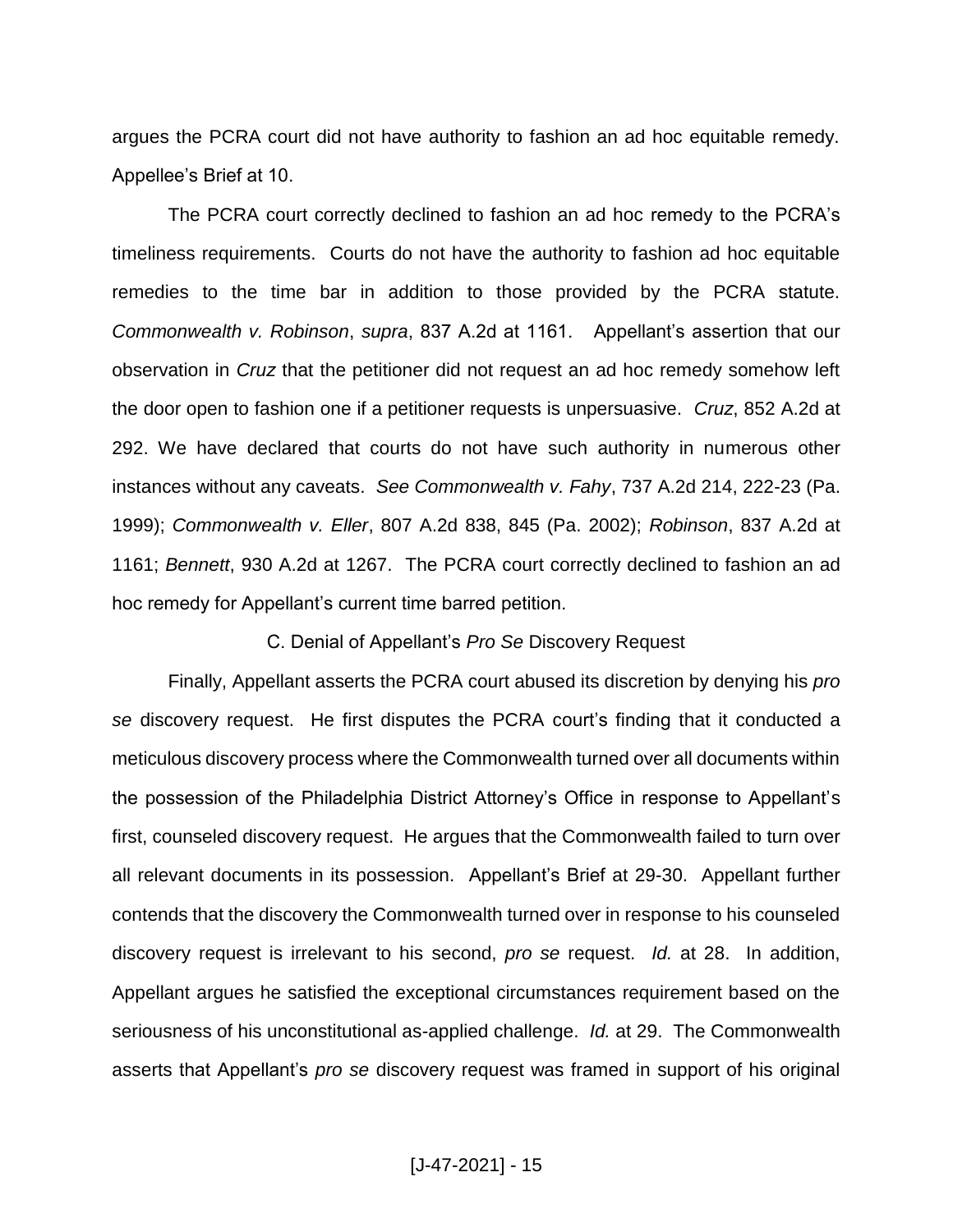*Williams* claim, which Appellant affirmatively abandoned on appeal. Appellee's Brief at 12. The Commonwealth further argues that, no matter how Appellant framed his *pro se* request, it was devoid of any showing of exceptional circumstances. *Id*.

Discovery requests in PCRA proceedings are governed by Rule 902(E):

(E) Discovery requests

(1) Except as provided in paragraph (E)(2), no discovery shall be permitted at any stage of the proceedings, except upon leave of court after a showing of exceptional circumstances.

(2) On the first counseled petition in a death penalty case, no discovery shall be permitted at any stage of the proceedings, except upon leave of court after a showing of good cause.

Pa.R.Crim.P. 902(E). The current petition is Appellant's fourth, therefore subsection (E)(1) governs. *See Commonwealth v. Lambert*, 884 A.2d 848, 858 (Pa. 2005) (explaining capital defendant needed to show exceptional circumstances in order to be granted discovery in second PCRA petition). As the Superior Court has observed, the phrase "exceptional circumstances" is not defined by either the PCRA statute or the criminal rules of procedure, and it is up to the PCRA court, in its discretion, to determine if exceptional circumstances exist and discovery is warranted. *Commonwealth v. Frey*, 41 A.3d 605, 611 (Pa. Super. 2012). We review a PCRA court's denial of a discovery request for an abuse of discretion. *Rooney,* 79 A.3d at 603.

In the case *sub judice*, the PCRA court granted Appellant's first, counseled discovery request, and the parties engaged in what the PCRA court characterized as a "meticulous" discovery process. Trial Court Opinion, 1/15/20 at 21. Then, after the PCRA court granted Appellant's request to proceed *pro se*, Appellant made another request for discovery to "substantiate the claims in the initial counseled PCRA petition[.]" Discovery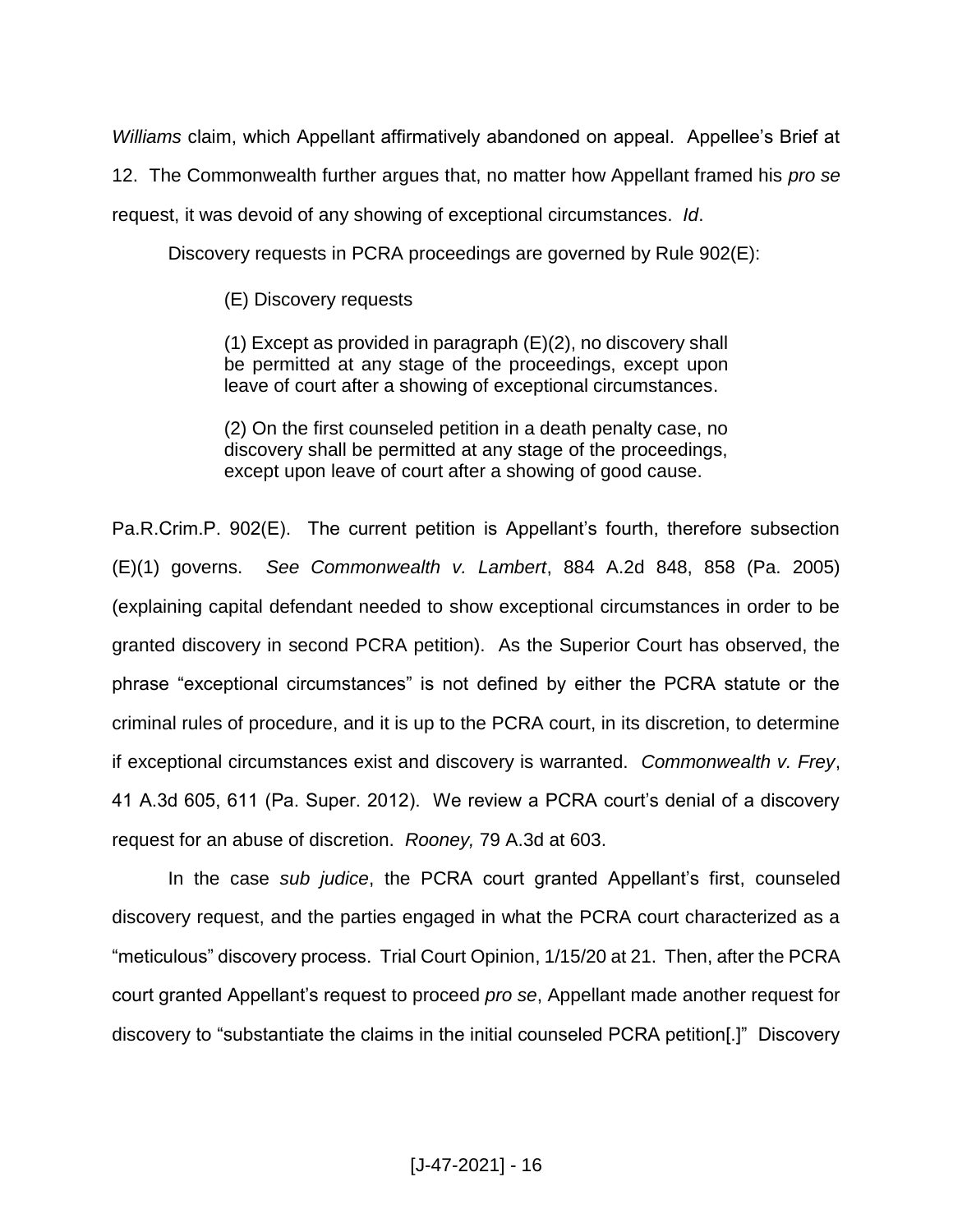Request,  $2/6/19$ , at  $\P 1.6$  In this request, Appellant requested the names and employment information of the assistant district attorney's that worked on any of his appeals along with information regarding former District Attorney Castille's capital appeals policy. *Id.* at ¶¶ 7, 9-11. In support of this request, Appellant argued *Williams* requires recusal of a judge who previously had personal involvement in the case. *Id.* at **[5**. Appellant did not explain how the specific information he requested in his *pro se* discovery request related to former Chief Justice Castille's personal involvement in his case.

The determination of whether exceptional circumstances existed warranting discovery was in the discretion of the PCRA court, which granted Appellant's first discovery request. In his second, *pro se* request, Appellant did not demonstrate a connection between the material requested and his underlying claim. Under those circumstances, the PCRA court did not abuse its discretion in determining Appellant failed to prove in his second, *pro se* request that exceptional circumstances warranted discovery. In addition, as discussed *supra*, the PCRA court correctly found Appellant's petition untimely, and a PCRA court does not abuse its discretion in failing to find exceptional circumstances warranting discovery in furtherance of an untimely petition. *See Commonwealth v. Edmiston*, 65 A.3d 339*,* 353 (Pa. 2013).

 $\overline{a}$ 

<sup>6</sup> In his brief and reply brief to this Court, Appellant argues the purpose of his *pro se* discovery request was to further the non-*Williams*, unconstitutional as-applied challenge to the PCRA's timeliness requirements. Appellant's Brief at 27-28; Appellant's Reply Brief at 4. However, in his *pro se* discovery request to the PCRA court, Appellant solely asserted that the requested discovery related to his initial, counseled petition, which only raised a *Williams* claim. *See* Petition for Writ of Habeas Corpus and for Collateral Relief from Criminal Conviction Pursuant to the Post Conviction Relief Act, 42 Pa.C.S. § 9541 et. seq., 8/8/16. Appellant's Reply Brief was rejected by the Prothonotary because it was filed late. Appellant filed a motion requesting the Court accept the brief as timely, asserting the delay was due to the Department of Corrections' procedures regarding inmate mail, which caused him to receive the Commonwealth's brief late. We grant Appellant's request, accept his reply brief, and have considered the arguments made therein.